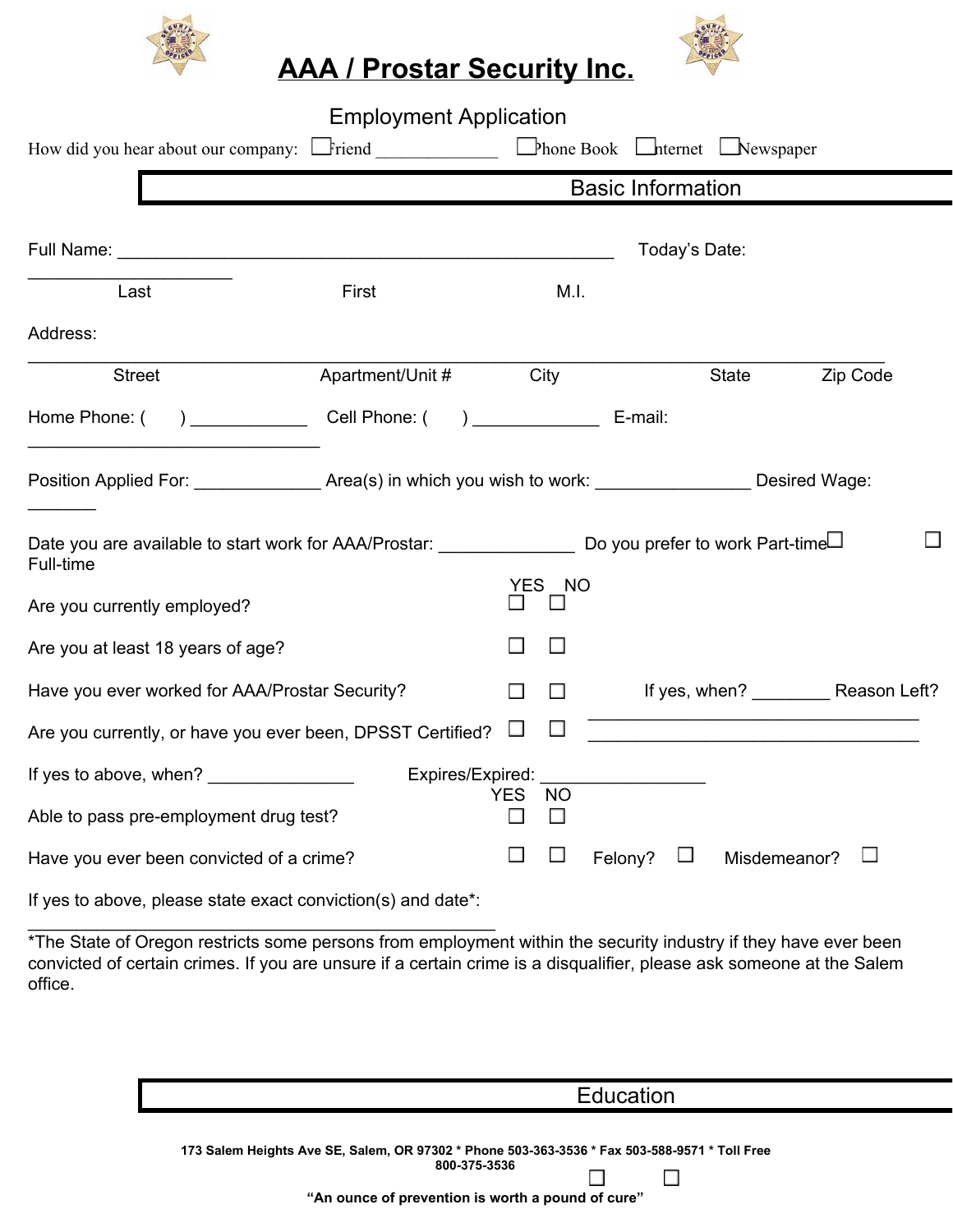



| <b>Employment Application</b>                                                                                                                                                                                                  |                                 |                  |  |  |  |
|--------------------------------------------------------------------------------------------------------------------------------------------------------------------------------------------------------------------------------|---------------------------------|------------------|--|--|--|
| High Schooll: <b>All Accounts and School</b>                                                                                                                                                                                   | Graduated/GED? YES              | <b>NO</b>        |  |  |  |
| Studied?:                                                                                                                                                                                                                      |                                 |                  |  |  |  |
| College/Other: with the college of the college of the college of the collection of the collection of the collection of the collection of the collection of the collection of the collection of the collection of the collectio | $\mathsf{H}$<br>Graduated?: YES | Still Attending? |  |  |  |
| Studied?:                                                                                                                                                                                                                      |                                 |                  |  |  |  |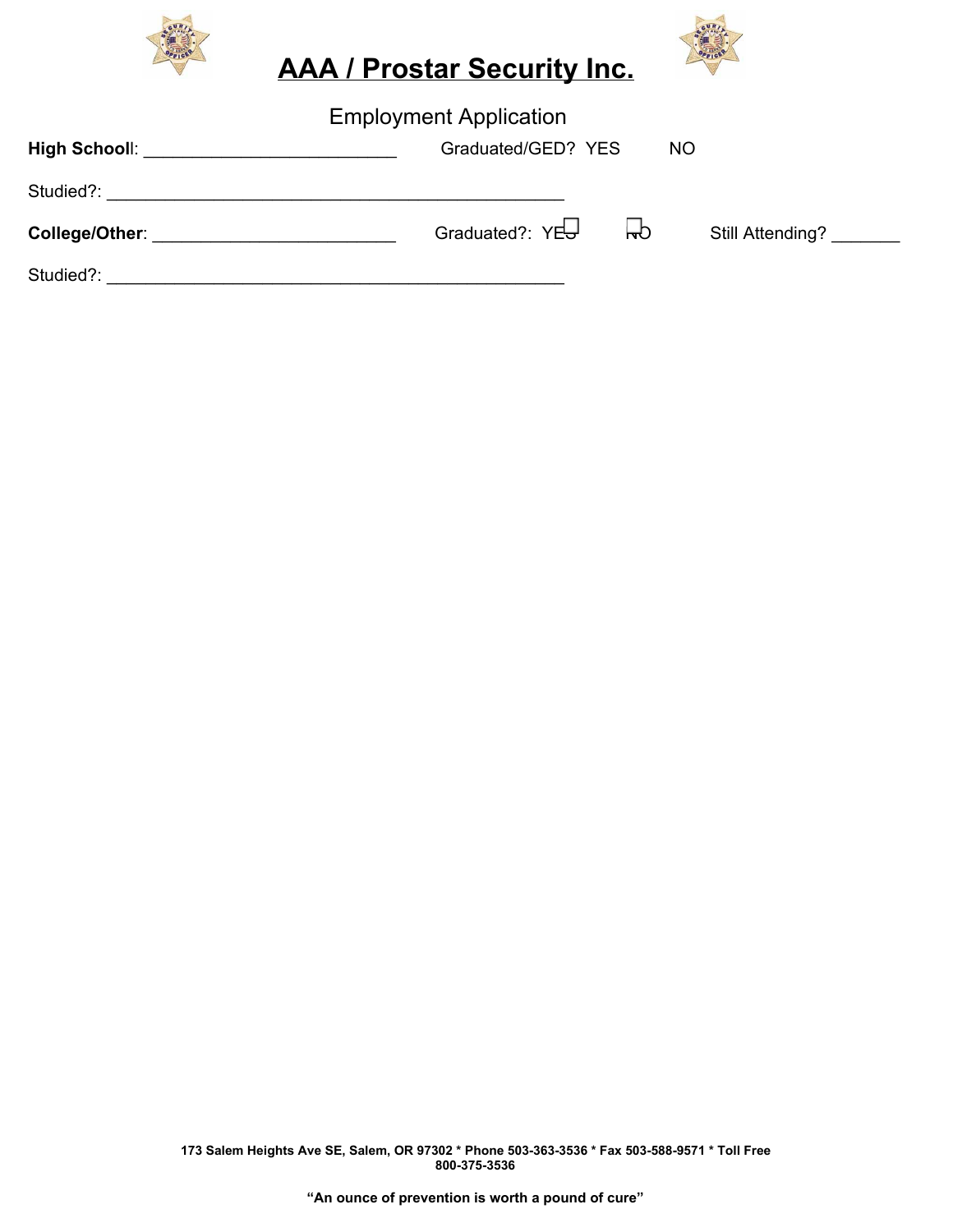



Employment Application

|                                                                                                               |                                                         |                                       |                         |  | Professional References (No relatives or personal friends) |     |  |
|---------------------------------------------------------------------------------------------------------------|---------------------------------------------------------|---------------------------------------|-------------------------|--|------------------------------------------------------------|-----|--|
|                                                                                                               |                                                         |                                       |                         |  |                                                            |     |  |
|                                                                                                               |                                                         |                                       |                         |  |                                                            |     |  |
|                                                                                                               |                                                         |                                       |                         |  |                                                            |     |  |
|                                                                                                               |                                                         |                                       |                         |  |                                                            |     |  |
|                                                                                                               |                                                         |                                       |                         |  |                                                            |     |  |
|                                                                                                               |                                                         |                                       |                         |  |                                                            |     |  |
|                                                                                                               |                                                         |                                       | <b>Military Service</b> |  |                                                            |     |  |
| Branch: _______________                                                                                       |                                                         |                                       |                         |  |                                                            |     |  |
| <b>YES</b><br><b>NO</b><br>Still in service? $\Box$                                                           |                                                         |                                       |                         |  |                                                            |     |  |
| If other than honorable, please explain:                                                                      |                                                         |                                       |                         |  |                                                            |     |  |
|                                                                                                               |                                                         |                                       |                         |  |                                                            |     |  |
|                                                                                                               |                                                         | Previous Employment (Previous 3 jobs) |                         |  |                                                            |     |  |
|                                                                                                               |                                                         |                                       |                         |  |                                                            |     |  |
|                                                                                                               |                                                         |                                       | <b>Street</b>           |  | City<br><b>State</b>                                       | Zip |  |
| Phone:                                                                                                        |                                                         |                                       |                         |  |                                                            |     |  |
|                                                                                                               | Responsibilities: Responsibilities: Reason for Leaving: |                                       |                         |  |                                                            |     |  |
|                                                                                                               |                                                         |                                       |                         |  |                                                            |     |  |
|                                                                                                               |                                                         |                                       |                         |  |                                                            |     |  |
|                                                                                                               |                                                         |                                       | <b>Street</b>           |  | <b>City</b><br>State                                       | Zip |  |
| Phone: 2008 2010 2010 2010 2010 2021 2022 2023 2024 2022 2023 2024 2022 2023 2024 2025 2026 2027 2028 2021 20 |                                                         |                                       |                         |  |                                                            |     |  |

**173 Salem Heights Ave SE, Salem, OR 97302 \* Phone 5033633536 \* Fax 5035889571 \* Toll Free 8003753536**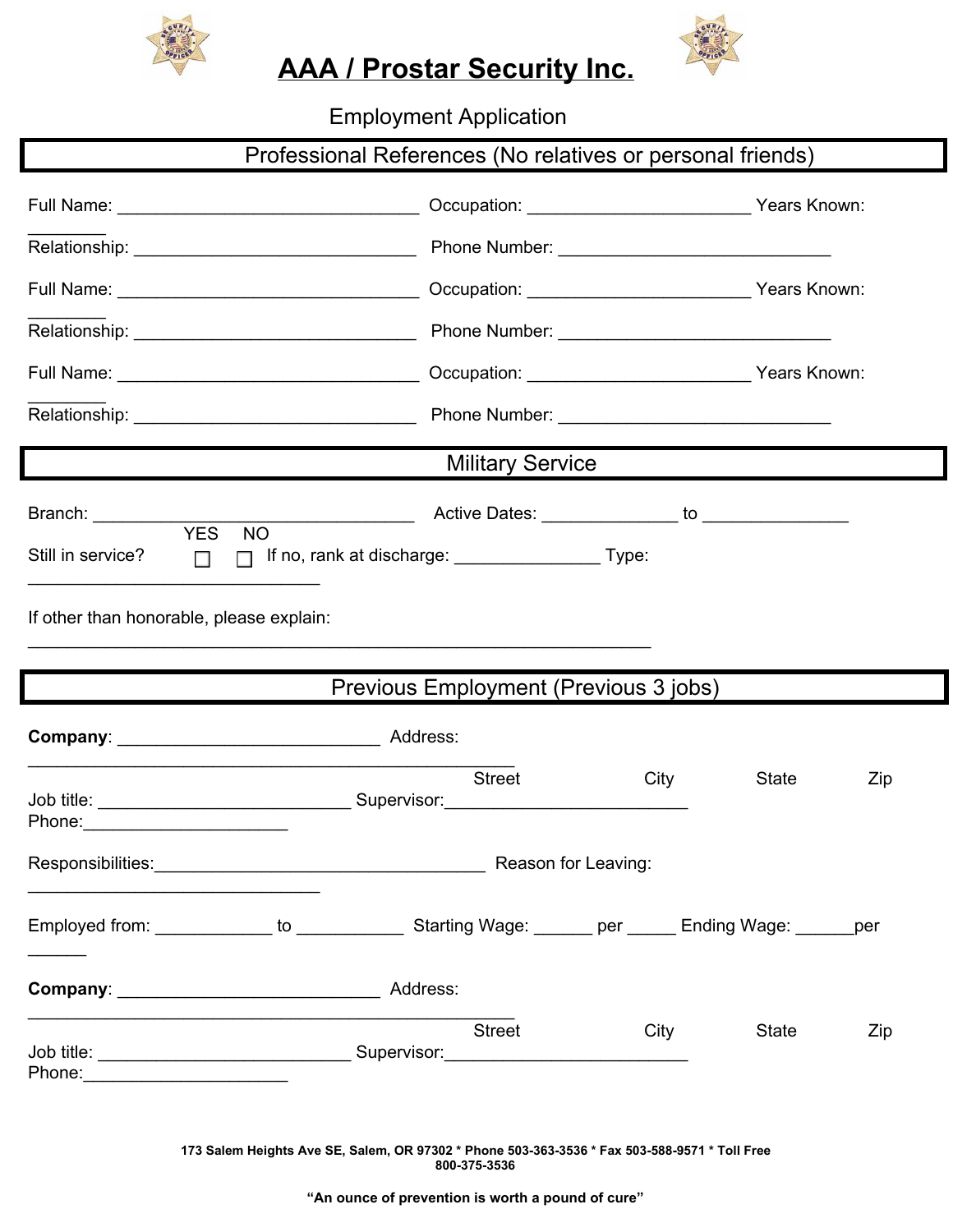



|                                              |                    | <b>Employment Application</b>                             |  |      |              |     |
|----------------------------------------------|--------------------|-----------------------------------------------------------|--|------|--------------|-----|
|                                              |                    | Responsibilities: Responsibilities: Reason for Leaving:   |  |      |              |     |
| Employed from: _____________ to ____________ |                    | Starting Wage: _______ per ______ Ending Wage: ______ per |  |      |              |     |
| Company: __________________________________  |                    | Address:                                                  |  |      |              |     |
|                                              |                    | <b>Street</b>                                             |  | City | <b>State</b> | Zip |
|                                              |                    | Responsibilities: Reason for Leaving:                     |  |      |              |     |
| Employed from: _____________                 | to $\qquad \qquad$ | Starting Wage: ______ per _____                           |  |      | Ending Wage: | per |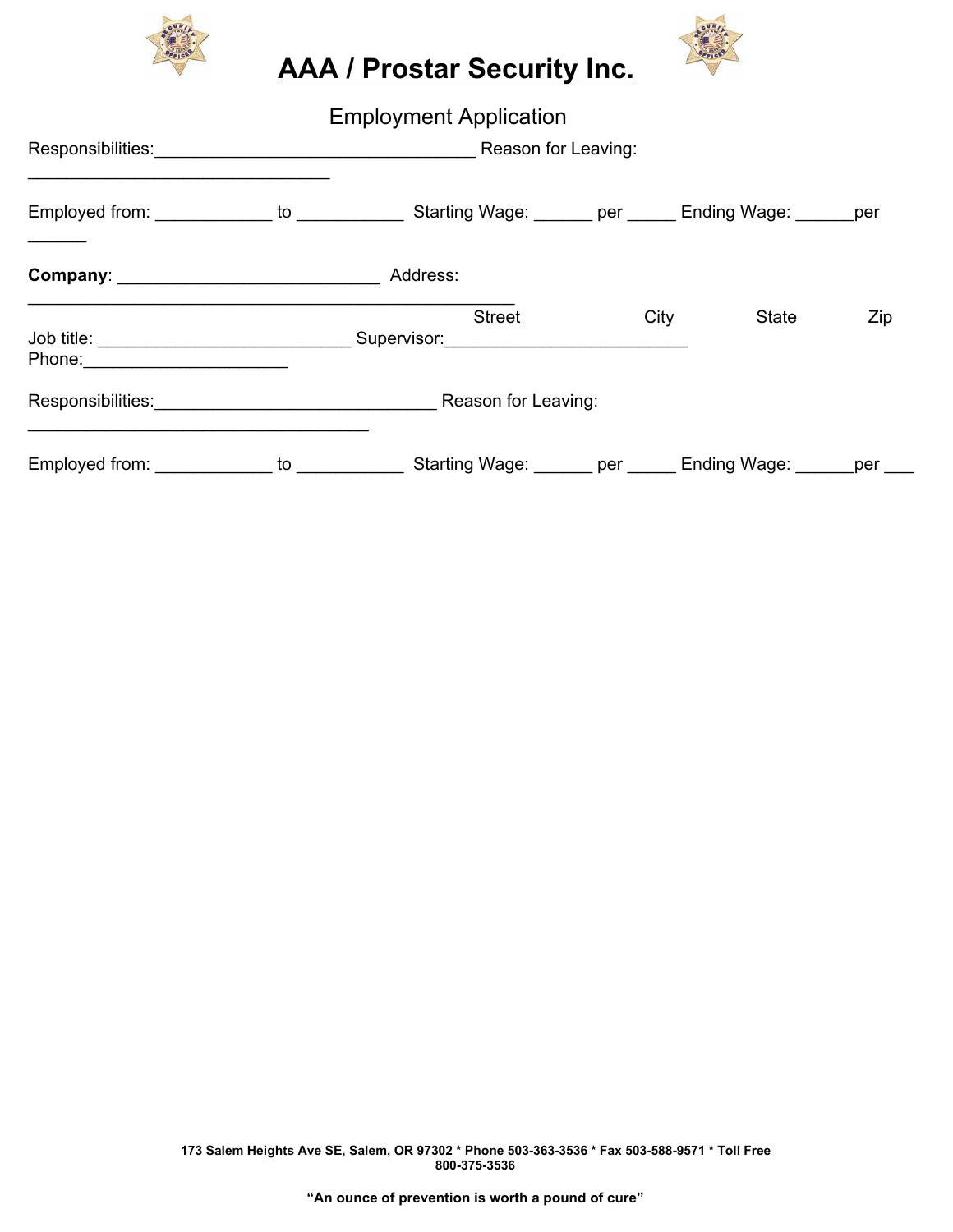



Employment Application

## Pre-interview Questions\*

*\* Please complete this page in full. Give clear, brief answers.*

- 1. What is your interest in the security industry?
- 2. Please explain what qualities you would bring to the company:
- 3. Do you have any special skills? (Certifications, bilingualism, etc.)
- 4. Do you have reliable transportation? (Not including public transit, taxi's, or bicycles)
- 5. Are you capable of standing and walking for long periods of time?
- 6. What did you like *most* about your last job?
- 7. What did you like *least* about your last job?
- 8. Three words that describe your personality:
- 9. What movie have you recently seen that has inspired you? And how/why?
- 10. If you *had* to participate in one TV game show, what would it be?